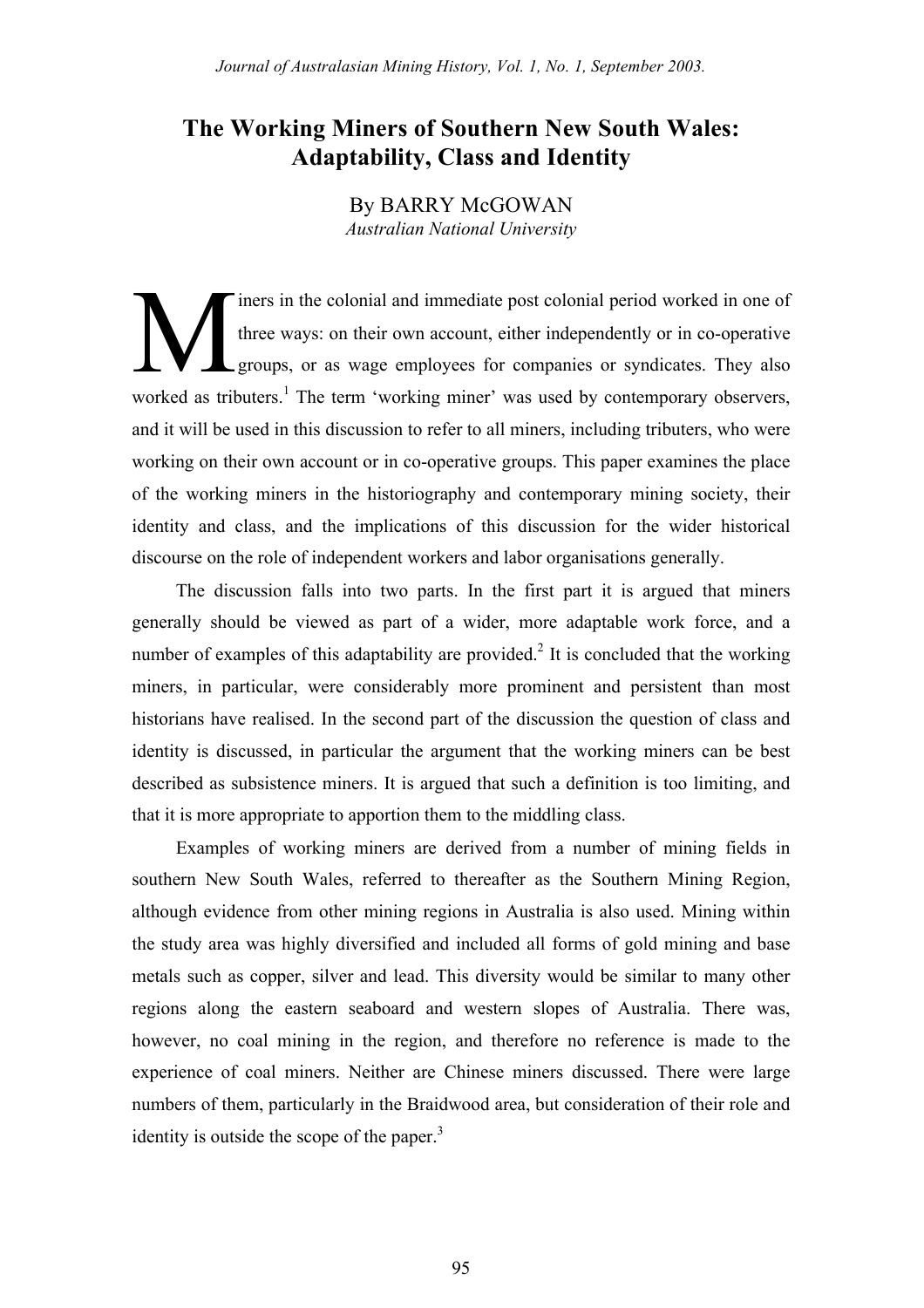#### **Versatility and adaptability**

Some historians have argued that the independent miner was a fleeting phenomenon, a product of the gold rush era, and that this mode of employment soon disappeared in favour of wage employment. For instance, Geoffrey Serle commented that by 1858 wage employment was the norm for Victoria, and that the opposition by the majority of miners, particularly the family men, to large scale mining was 'turning to resignation, not without bitterness and disillusion'.<sup>4</sup> John Ritchie, in a more colourful vein, also took up this theme, describing, perhaps over dramatically, the 'would be Croesuses' leaving the fields and slinking back to the capital cities to 'swell the caged ranks of the wageslaves... $^{3}$ 

A number of historians have, however, noted that many miners and other workers were motivated by a strong desire for independence well after the end of the early gold rushes in their respective colonies. Geoffrey Blainey referred to those who 'alternated the seasons between mining and sheep-shearing and harvesting, and found a miner's wage the highest', and those who 'owned an acre or two and cows and poultry and gladly worked intermittently in the mines'. He commented that the two groups overlapped, with people often moving 'from wages to independence or back to wages'.<sup>6</sup> In addition, there were thousands of miners who 'retained the optimism of the old order', by speculating in mining shares, while gaining the 'regular wage of the new order'.<sup>7</sup> John Merritt commented that the nomadic bush workers and mine employees could turn their hands to many tasks.<sup>8</sup> Geoffrey Bolton also noted that in North Queensland many mine employees would leave their jobs to go mining on their own account or undertake seasonal work.<sup>9</sup> Charles Fahey has also referred extensively to the versatility of the rural labour, although he admittedly makes no mention of their involvement in mining. $10$ 

Both June Philipp and Susan Lawrence have extended this general point further by referring in detail to specific examples. In her study of the gold and copper mining community at Bethanga in north east Victoria, June Philipp referred to the gold miners, almost all of whom were reef miners, as 'Swagmen seeking seasonal employment for wages ...', who 'might turn their hands to other tasks and from time to time work on their own account - for example as timber splitters and carters or as prospectors. Some were smallholders, owning or leasing plots of land often located in the vicinity of gold field towns and usually insufficient to provide a living even at subsistence level'.<sup>11</sup> In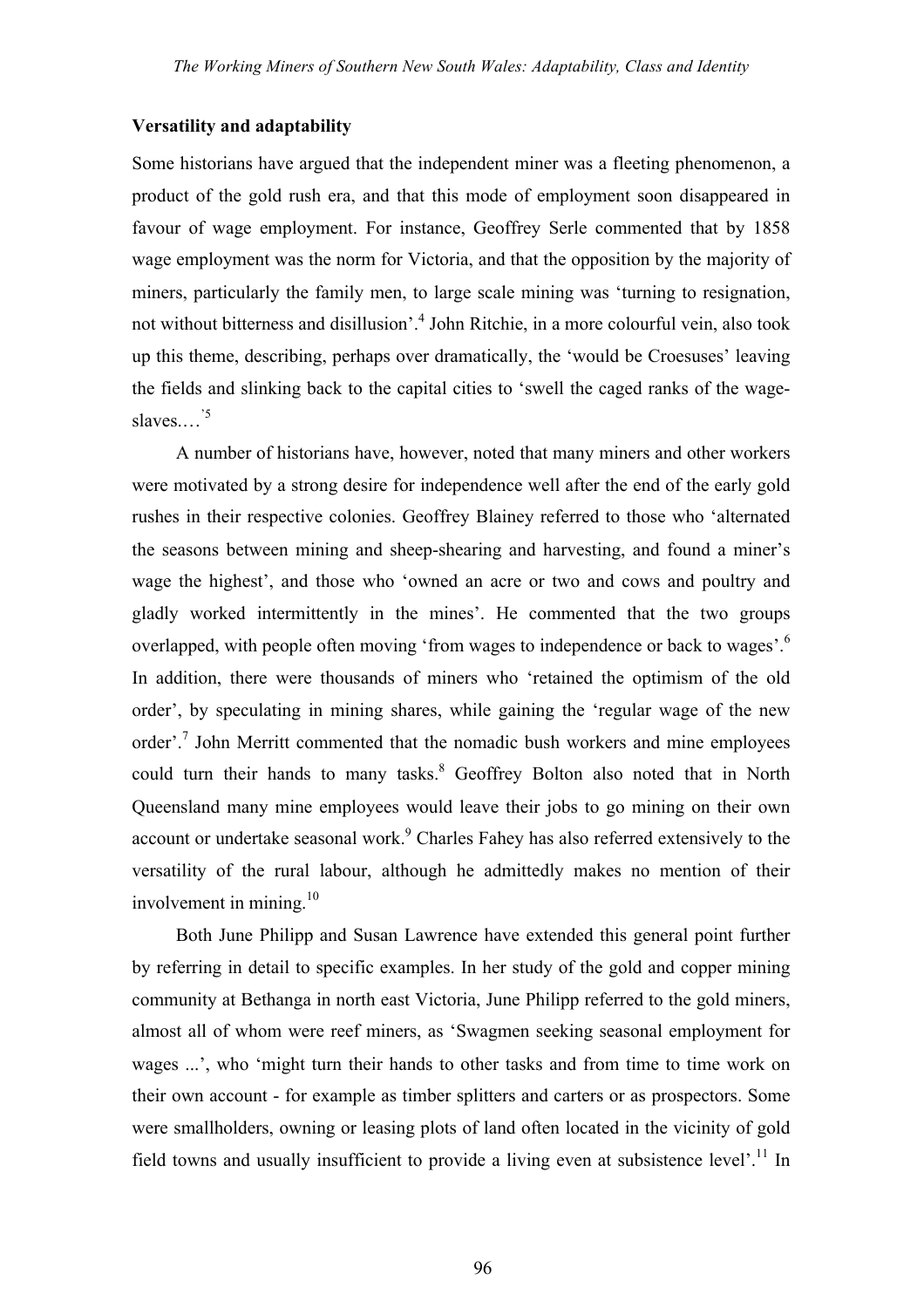commenting upon the Dolly's Creek goldfield, also in Victoria, Susan Lawrence referred to the 'persistence of what has been identified as informal mining', with the mining 'restricted to short periods separated by much longer periods, sometimes as long as several years, in which miners are employed in other forms of labour, primarily farming<sup>'</sup>.<sup>12</sup>

As suggested by these accounts the desire by many miners to work independently was very strong, and manifested itself in a high degree of adaptability and versatility. But, these characteristics never found their way into the official statistics. Miners and other workers were categorised then, as now, into distinct occupational groups. For instance, in the NSW 1871 *Census* it was stated that it was only possible to record one occupation for each individual. Thus if it was considered that persons were working primarily as miners or labourers they were classified as such by the Statistician and presumably by other officials, such as the wardens and registrars.

The Statistician noted, however, that multiple occupations were common, and that many gold miners were also proprietors and occupiers of land. He stated that there were others

forming an important part of the working class in this country, who in the shearing season would be employed as station hands, and might at the time of the year when the Census was taken have been doing "job work" as miners, carriers, labourers on the roads & c.

Only the principal occupation followed was recorded by the *Census*, that is 'the one from which each person was chiefly deriving his income at the time of the Census'.<sup>13</sup> Part-time or informal miners were, therefore, included in one or another employment category depending on their circumstances at the time.

Clearly this practice masked the degree to which farmers, labourers and other rural workers were also engaged in mining activities. It also masked the distinction between those miners working on their own account and those employed by mining companies or syndicates. Timothy Coghlan, the NSW Statistician, admitted of some movement between other occupations and mining, not so much as a norm, but rather as a response to the early gold rushes or to depressed economic activity and employment generally. The implication was that this was a temporary phenomenon and that in normal circumstances the persons would assume their rightful occupations in industries other than mining.<sup>14</sup> But, if large numbers of part-time miners fell into this multiple occupation category on a regular basis, then the official statistics have grossly

97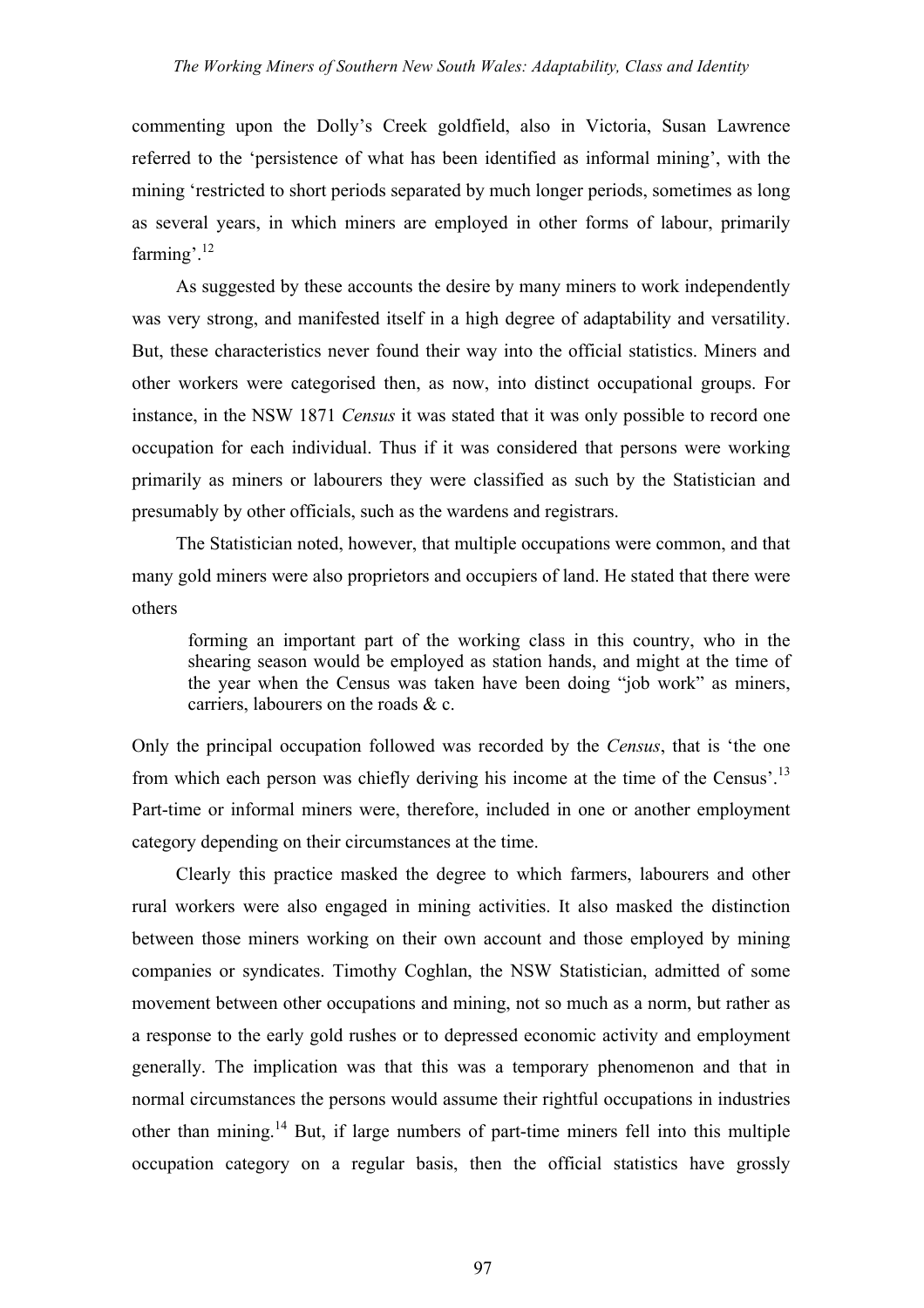understated the number of persons dependent or partly dependent upon mining for their livelihood and the numbers of those who could be classified as working miners.

There were many examples of this part time or multiple occupation category in the Southern Mining Region (Map 1), all of them related to gold mining. On the Majors



**Map 1:** *Southern Mining Region and Environs*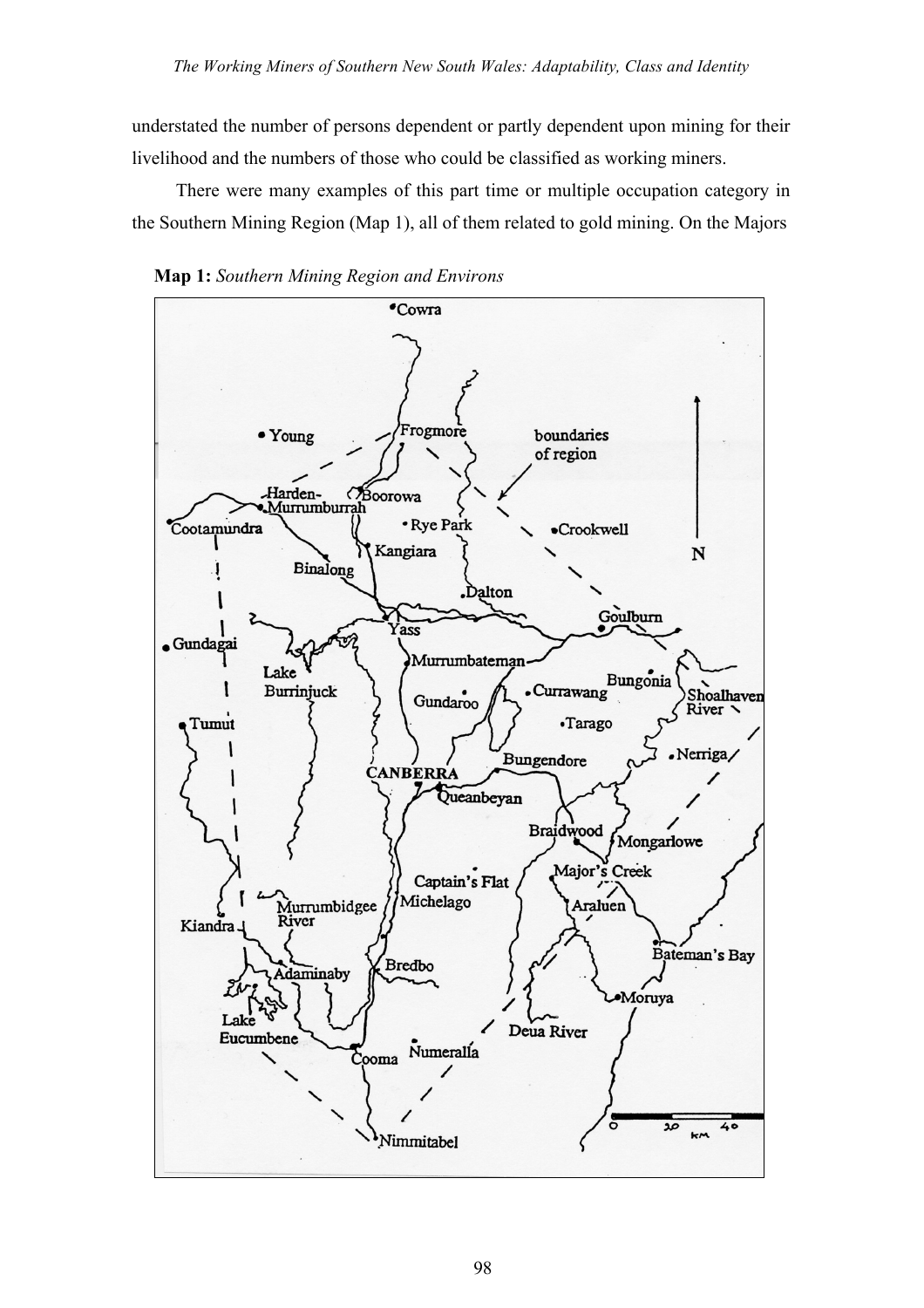Creek gold field at the height of the rush in late 1851 it was stated that many men had returned home to look after their crops rather than pay a licence fee for half a month.<sup>15</sup> At Araluen in early 1853 it was commented that those miners who had built huts, and who were obviously of a more settled disposition, had erected temporary stockyards, and that poultry and calves were kept. In addition, many of the miners resided at Reidsdale on the tableland. The diggings were regarded as a spare time activity and if the miners were unsuccessful they could return to their farms.<sup>16</sup> On the Nerriga field all the miners at Oallen in 1856 were local farmers.<sup>17</sup>

The same pattern emerged in subsequent periods. At the Spring Creek Jacqua field near Goulburn in 1869 all the miners were described as having gone harvesting while awaiting the arrival of a crushing machine, and in 1870 most miners were reported as tending their own selections while mining matters were at a standstill.<sup>18</sup> Some members of the Hockey family, for example, mined for alluvial gold on this field in the early to mid 1860s before making the transition to farming to supply other miners, or combining both activities.<sup>19</sup> On the Cowra Creek field it was commented in 1899 that many leases were worked until shearing time when they were left dormant. It was expected that the miners who remained would not interfere with them in the men's absence. $20$ 

A similar pattern can be seen in the Southern Tablelands. The principal miner on the Brindabella gold field was William Reid, who was also a local guest-house and hotel proprietor.<sup>21</sup> At Brook's Creek in 1862 many of the diggers travelled to Gundaroo to assist in reaping for a few weeks as many of the farmers were short of hands and their crops were very substantial.<sup>22</sup> By 1880 the men were fossicking in the winter and working as farm labourers or shearers in the other months.<sup>23</sup> At Mac's Reef the first initial gold find in 1865 was made by John MacEnally, a local free selector, who discovered gold while working for another landowner, Cartwright, the field coming to an end with the death of two miners, one of whom was a free selector.<sup>24</sup> The Cartwright family was also involved actively in gold mining at Bywong in the  $1890s^{25}$  On the nearby Dairy Creek field the main miner was a local landowner, James Kershaw.<sup>26</sup>

On the Nanima field near Murrumbateman all the hands on nearby Nanima station left in August 1872 to take up claims, and a few months later delays in obtaining assay results allowed many of them to return to the station to help it through its busy time. Others had stopped work on their leases to work on their farms and they could not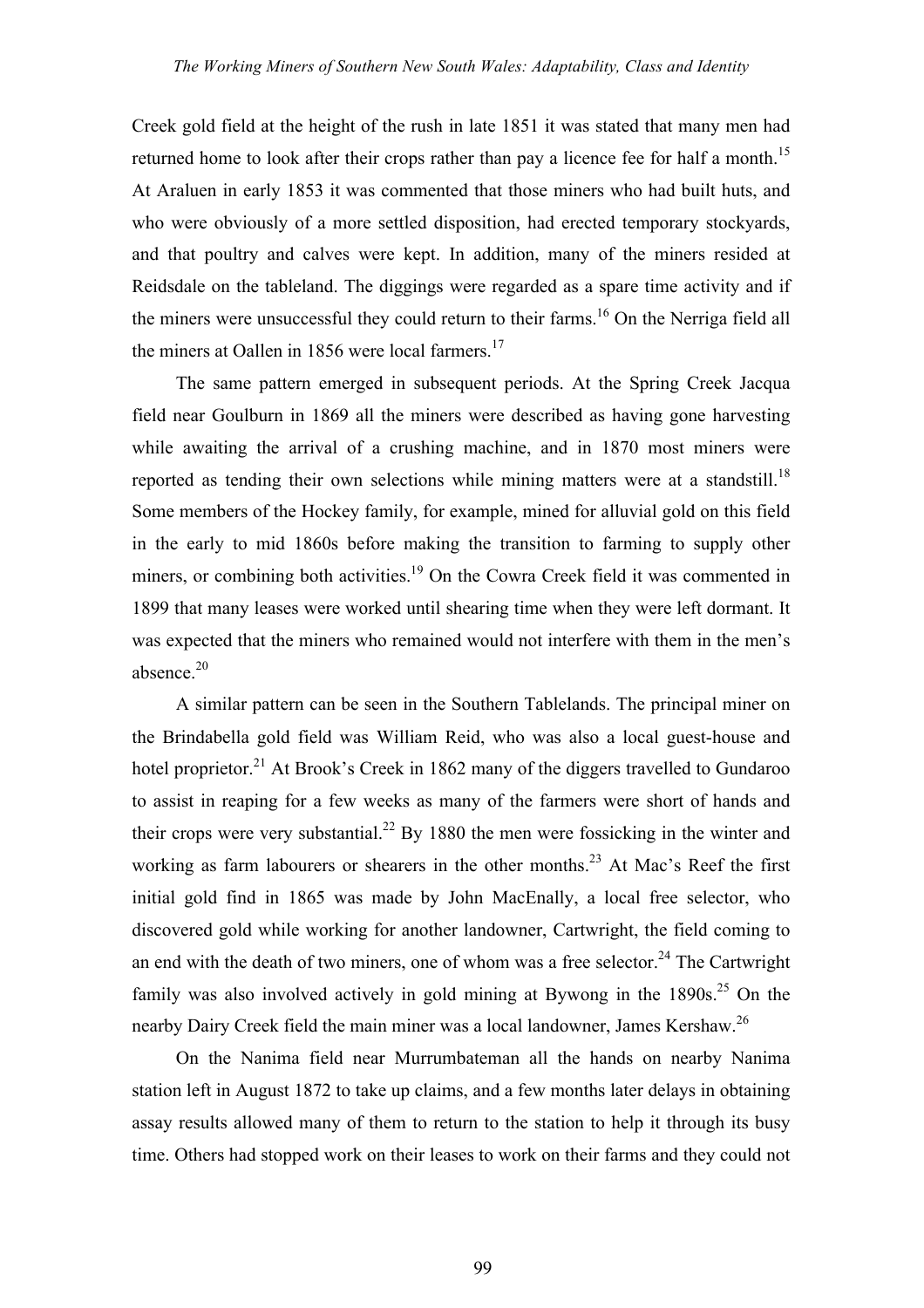afford to pay for labour to work the claims in their absence.<sup>27</sup> Among the miners were George Butt and George Crocker, both of whom were from local farming families and were prominent again in the 1890s. One of the main mines was on Butt's property.<sup>28</sup> A successful miner on the nearby Spring Range gold field in the early 1900s was Southwell, a local landowner.<sup>29</sup> All these men were 'hands-on' or working miners.

Much of this versatility was related to seasonal ebbs and flows in working patterns, a process commented on extensively by Jenny Lee and Charles Fahey. In the Southern Mining Region the miners supplemented their income by 'off-mine' work, which fortuitously in many cases coincided with the off season in mining, that is summer.<sup>30</sup> The position of these miners became considerably more precarious, however, with the onset of severe drought conditions in the late 1870s and early to mid 1880s. Drought not only affected alluvial mining, but was also an impediment to reef mining, for water was needed for the steam powered batteries. Often there was insufficient fodder or water for the horses or bullocks that were carting the ore, except at prohibitive prices.

In these instances working off-mine was not a matter of choice so much as necessity and many miners worked temporarily on the roads and railways or at their previous occupations, pending good rains.<sup>31</sup> On the Mongarlowe gold field in 1880 one third of the Europeans followed other occupations during part of the year, and in 1882 most of those owning water races had abandoned their claims and sought employment elsewhere, particularly on the railway contracts.<sup>32</sup> In 1883 there was 'a regular stampede to the railway works Goulburn to Tarago'.<sup>33</sup> A similar pattern also occurred at the Major's Creek and Shoalhaven River fields.<sup>34</sup>

Regional factors at play in these examples are not strong enough to prejudice the general linkage suggested between farming, rural work and mining, particularly along Australia's eastern seaboard, tablelands and western slopes areas, although it is conceded that the linkages may be weaker in more arid climes, where there was less farming. It is noted in any event that the examples are varied, and span several generations and a wide and varied geographic area. Working off-mine was often viewed as a seasonal activity, which compensated for periods of dry weather in the non winter months, and which took advantage of the shearing and harvesting periods, particularly where miners had their own farms. Similar physical skills were needed for these tasks, and while the practice affected all types of gold mining, it was particularly prevalent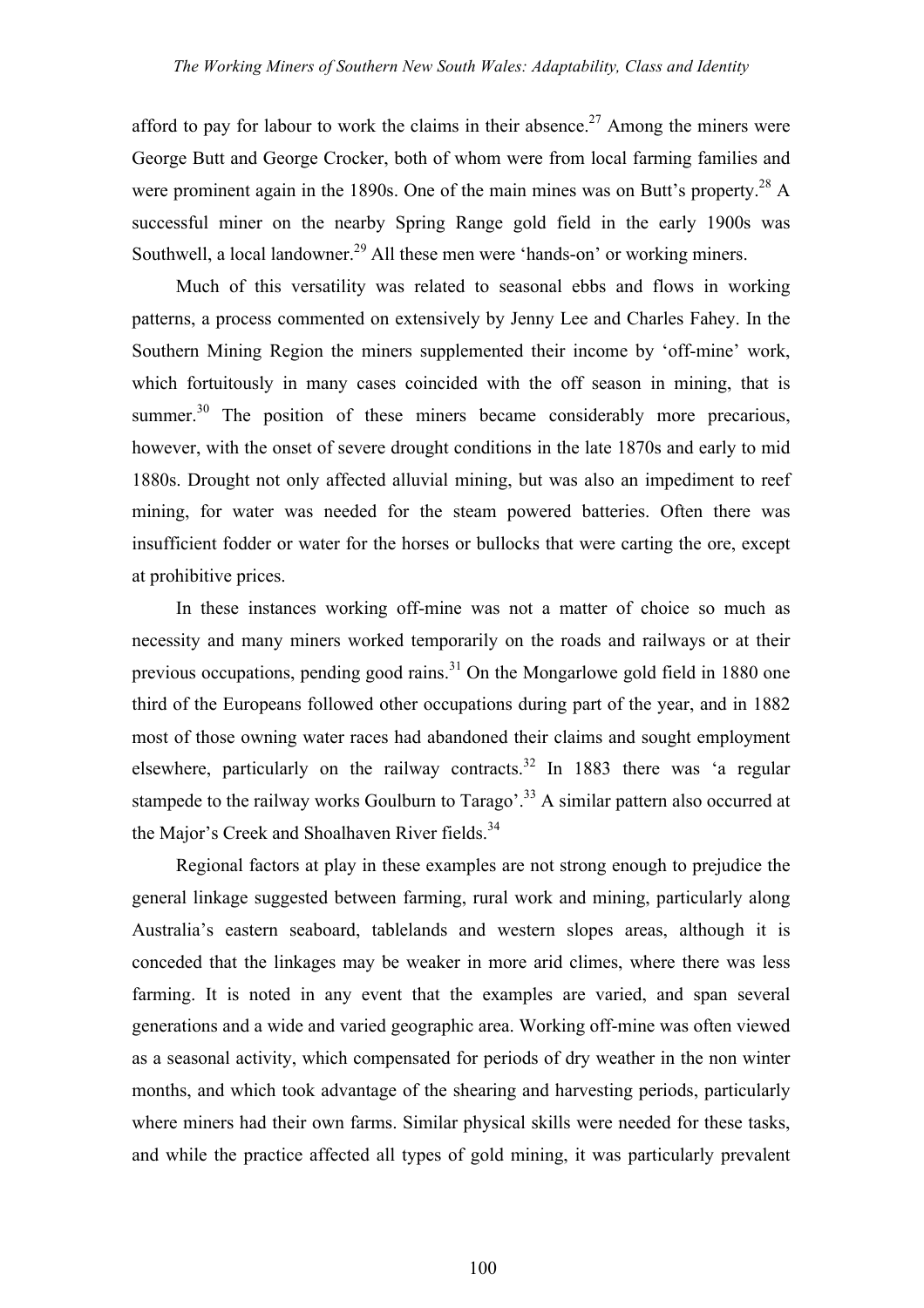among self-employed gold miners, that is, the working miners. Further studies would be needed before establishing that such practices were an integral part of rural culture in the colonial and immediate post colonial periods throughout Australia. However, such linkages are strongly implied.

The blurring of distinctions between the working miners and other workers was further exacerbated by the large numbers of miners who were oscillating between work as independent working miners and as paid employees of mining syndicates or companies. Both forms of mining coexisted on most gold fields, particularly on the alluvial goldfields and those with both alluvial and reef mining. The working miners would have been aware of what the wage employees on neighbouring claims were earning, particularly when such details were publicised in the local press, or were otherwise common knowledge. While the latter may not have known what their more independently minded colleagues were earning, it is difficult to imagine that the reverse was the case. It could be expected, therefore, that the working miner would react to any marked discrepancy between current earnings and the opportunity cost of wages foregone, particularly if the costs and inconveniences arising from a change of occupation were minimal. It is unlikely, however that the predominantly wage based miner was as versatile, for while he may have possessed the skills, he may not have had the opportunity or capital to venture into these more uncertain enterprises.

Base metal miners in the region also oscillated between work as working miners and other occupations, although the context differed. In the very early stage of a base metal field most miners were engaged as independent working miners. However, this type of mining could not be advanced without a substantial investment in plant and equipment, such as smelters and reduction plants. Invariably, the mining leases were acquired by large companies or syndicates, and the vast majority of miners worked as wage employees. This was the case on all the base metal fields in the region, for instance at Currawang, Frogmore, Captain's Flat, Kyloe and Kangiara, to name the most significant. The only exceptions were, and then only for a time, the silver mining ventures at Kangiara and Wallah Wallah, but even here, large companies or syndicates prevailed eventually. Wage employment in the base metal mines would have been attractive to those working miners on nearby goldfields who were earning less than wages on their own claims.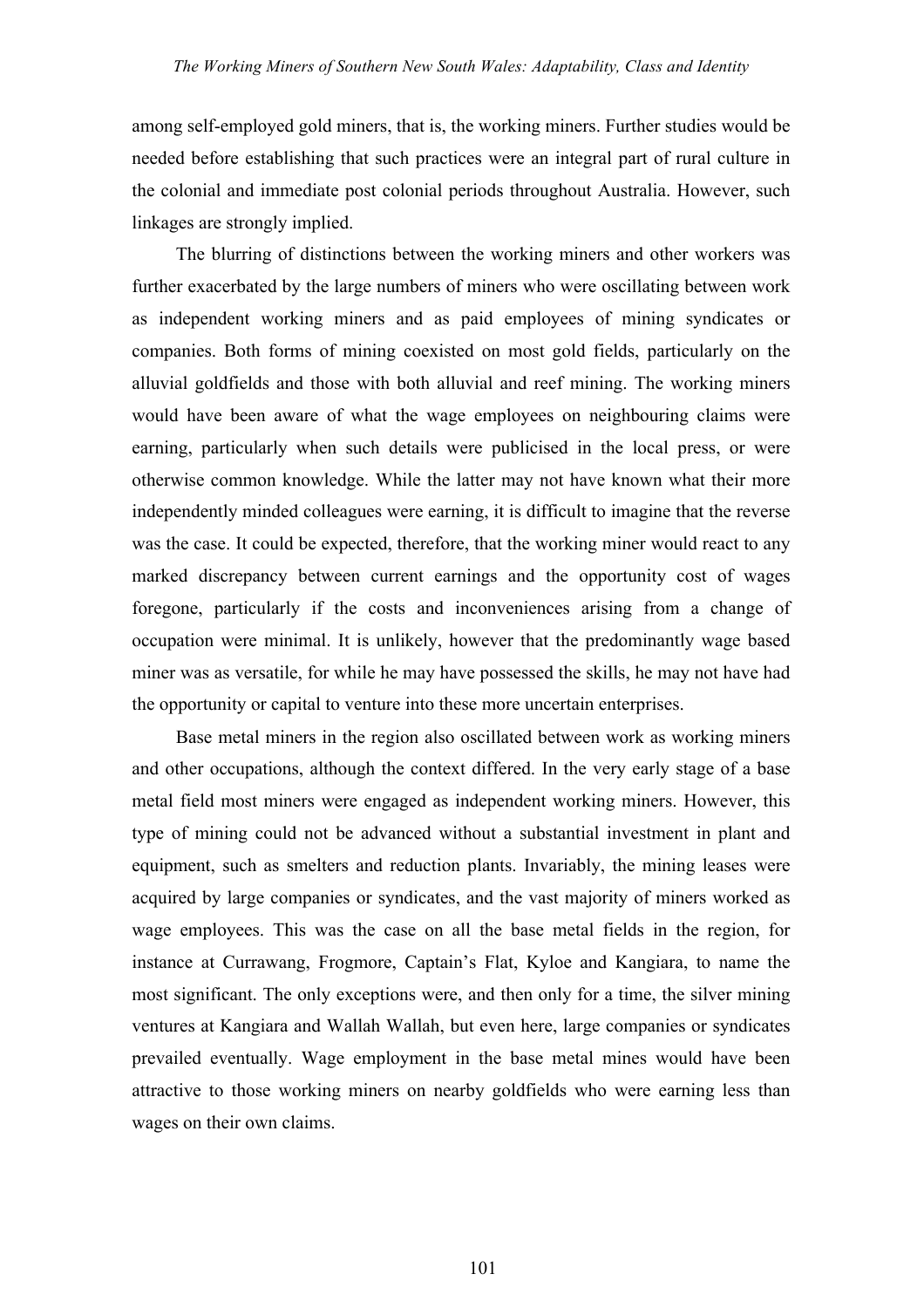## **Identity and class**

Clearly, the working miner has a place in the historiography, but how did they define themselves and can they be categorized in class terms? Geoffrey Bolton and Humphrey McQueen have discussed further the question of identity. Bolton remarked that in the 1870s it was the 'prospect of being ones own master which attracted many to the north Queensland fields'. By this time 'mining had become well imbued with those traditions of mateship, cooperative individualism and belief in the equality of all white men which Russel Ward has called the "Australian legend" '.<sup>35</sup> McQueen commented that 'Gold contributed to the consciousness of the labouring class in a number of ways all of which served to reinforce the belief that there was something to be gained under capitalismperhaps that most prized of all possessions, independence'. Gold, silver, or some precious stone, combined with land, sustained the hope of aspiring labourers, to 'hold out to them a chance of escape from wage-slavery. It could never offer sufficient to retire but it could set up a business or a farm'. These ideological consequences were described 'as important in subordinating the labour movement as were the very real riches and widespread prosperity which gold engendered'.<sup>36</sup> He questioned whether 'every mine-employee was a wage-slave', for some miners earned very high returns as tributers or wage employees. $37$ 

Perhaps the most thorough analysis of identity has been by June Philipp. In her discussion of the reef miners of Bethanga in Victoria, a mining settlement similar in size to some of those in the Southern Mining Region, she argued that the miners fell neither into the category of small scale capitalist nor working class proletariat, but should rather be described as 'subsistence men'. Susan Lawrence also used this terminology in her history of the Dolly's Creek gold field in Victoria.<sup>38</sup> Philipp stated that:

from time to time they might be compelled to work for wages, their constant endeavour was directed at avoidance of wage labour. Neither the scale of their independent operations nor their expectations qualify them as entrepreneurs or small capitalists. They were subsistence men; they aimed to make a living to gain and independence on the basis their own hard manual labour. Above that, success was not expected, if it came it was a matter of luck and a cause for celebrations.39

To categorise this:

large and shifting body of men, in the post gold era, as small independent producers staunchly upholding the capitalist ethic of personal gain was to discount their origins and their experience in the colony and to provide them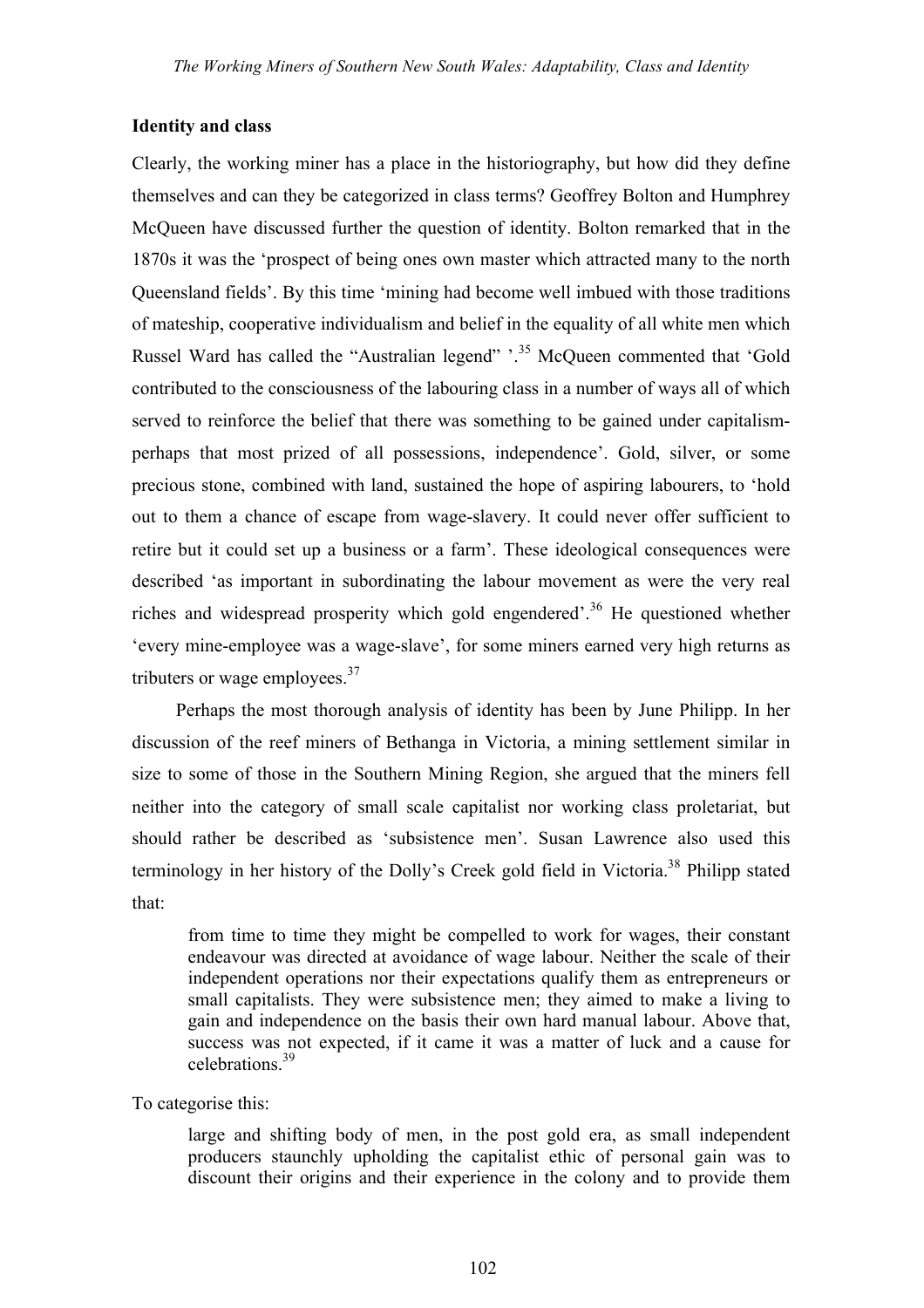with a niche in the social order which the great majority never attained and which many did not value as a goal to be pursued. To describe them contrawise as wage labourers and therefore as forming part of a working class is to ignore a way of life that was in constant flux and its appraisal by those whose way of life it was  $40$ 

Some support for the unlikely assignment of these men as either capitalist, entrepreneur or proletariat is emphasised by the tenor of debates within the NSW Parliament in 1893 and 1894 on the *Mining on Private Lands Bill.* Conservative and propertied members of the NSW Legislative Council certainly had no doubt in which class the miners lay, and gave full vent to their unease at the proposed legislation, which they saw as a class measure.<sup>41</sup> To them the miners were a peripatetic bunch of nomads 'here today and gone tomorrow'.<sup>42</sup> Within the Legislative Assembly the debate was much more informed and a clear distinction was made between the working miners and the mining companies and syndicates, and by corollary, those that worked for them. Of principal concern was the nature of enterprise and capitalism on the fields and the concern that the granting of large leases would significantly diminish the opportunities for others.<sup>43</sup> George Reid was one of the most outspoken of the *Bill*'s supporters, asserting that it 'must throw the lands open, not to the syndicates only, but to the miners', who should 'be the first to reap the advantage of this measure'.<sup>44</sup> Another proponent, Carruthers, expressed his disappointment that the Council's amendments to the bill rendered it all but impossible 'for a working miner earning a day's pay on his own account ...'.<sup>45</sup> In the final days of debate on the *Bill,* Reid stated that it:

had been frittered away in every possible degree so as to make the owners of the land supreme over the minerals of the country, and so as to enable every possible legal difficulty to be put in the way of those unfortunate men, the ordinary mining population of the country … One of the strongest feelings they had had with reference to this bill was to give the miner a show of working for himself instead of working for wages? ... if they are prepared to give their enterprise and risk the loss of wages on their own account, surely that is one of the best things for mining in this country.<sup>46</sup>

The Assembly debates provide a clear illustration of where the Parliamentary members saw the working miners in relationship to their wage-earning brethren. There was no suggestion of any tension between the working miners and the employees of the larger companies and syndicates. But, clearly the Parliamentary members perceived a difference between the aspirations of the working miners and their wage-based colleagues. They were neither capitalist, entrepreneur nor proletariat. The dilemma of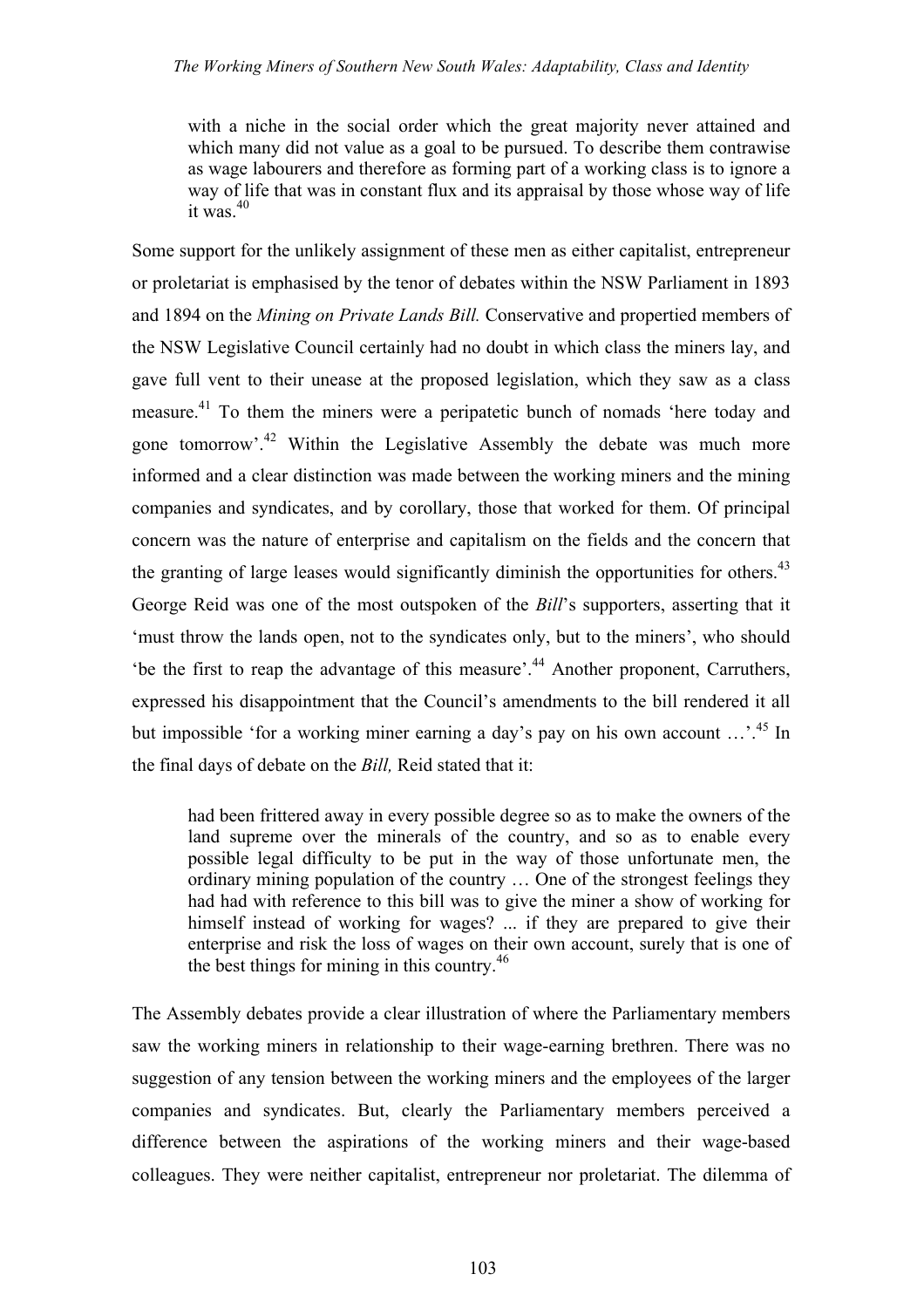class and identity highlighted by Phillip's account of the Bethanga miners is very much in evidence in these debates.

Should the working miners, however, be classified as subsistence men? Clearly to establish this contention some idea of earnings is critical. Some guidance on these questions can be derived from contemporary reports on the level of earnings on the mining fields. There was, for example, a considerable diversity in earnings from one goldfield to another and within a particular field. This diversity was particularly evident amongst working miners on the alluvial gold fields. Miners were described as 'getting wages', 'getting good wages', 'just getting wages', 'making little more than a living', or 'just making tucker'. Most contemporary accounts support the contention that the miners had a very clear idea of the relative worth of their earnings, but it is only the latter two terms which can be considered synonymous with subsistence earnings. Thus the mining fields can be described as comprising good wages, wages, or subsistence, depending upon which category of miners was dominant.

While it is difficult to define exactly what the level of subsistence wages was, there are enough examples to suggest that in the Southern Mining Region in the 1890s and 1900s it was in the order of 12s 6d a week.<sup>47</sup> In addition, in the early months or years of a gold rush many miners earned more than wages and even good wages. On the gold fields of Bells Creek, Jembaicumbene and Majors Creek earnings well above the average wage level were obtained long after the initial boom period. Even in Philipp's Bethanga the earnings of the 'subsistence men' far exceeded anything that could be regarded as subsistence in the strict economic meaning of the word. The tributors of one claim earned about £6 a week and earnings on another claim were £12. 2s 6d, suggesting earnings that were well above the going rates at that time, at least in NSW.<sup>48</sup>

In reality there were very few fields of substance that could be described as predominantly subsistence, for such fields generally only supported a relatively small number of miners, and then often only in a situation of general economic depression as in the 1890s. While there would be a proportion of miners on the good wages and wages fields who were earning subsistence wages, their numbers were not as prevalent as some historians have suggested. A much larger proportion of miners were earning wages. $49$ 

We can thus take Philipp's analogy a step further. These men were neither capitalists, small-scale entrepreneurs, nor members of a proletariat. But neither were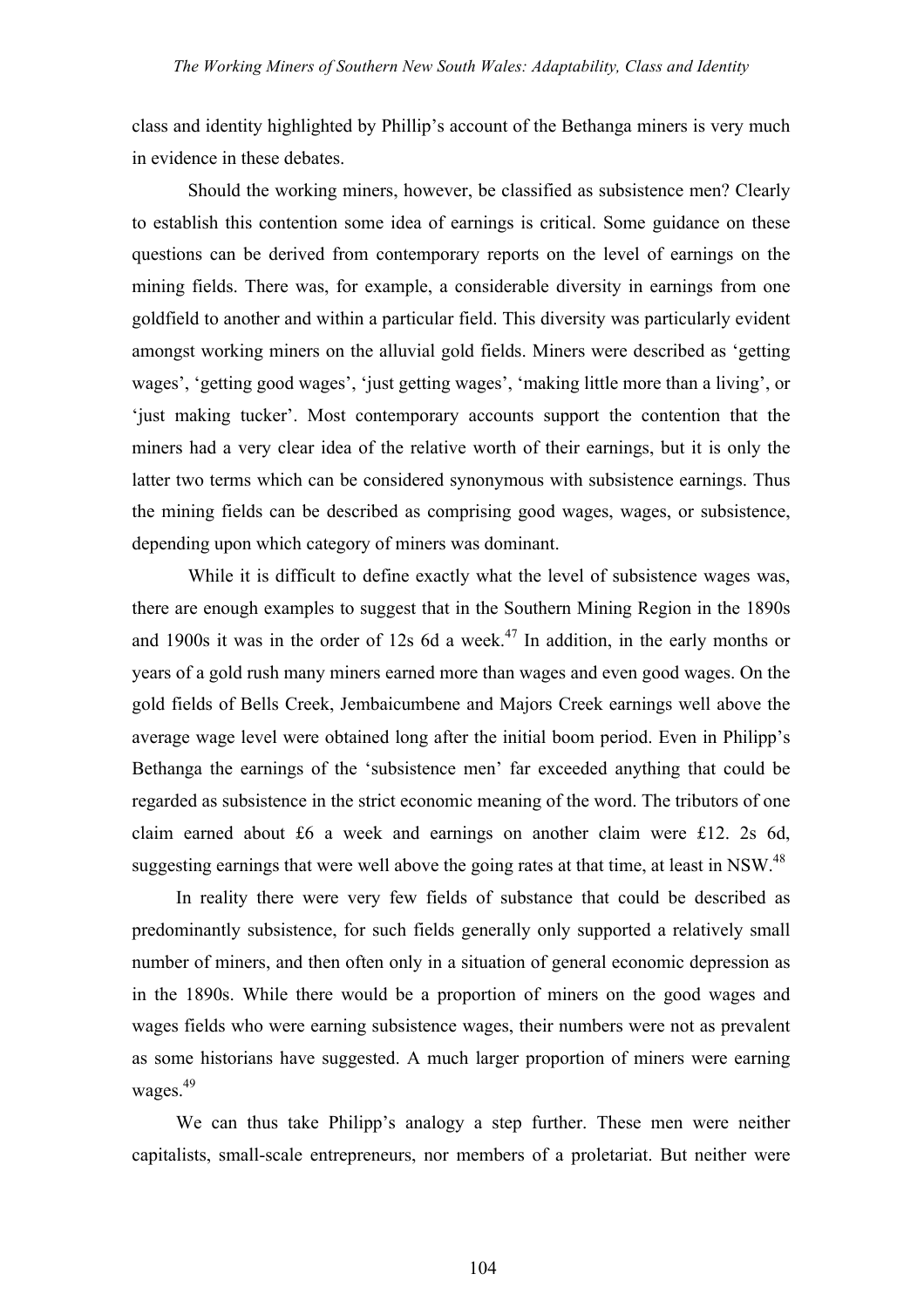they subsistence men. Many men may have been prepared to work for a time as subsistence miners for very poor returns, or perhaps no returns at all. What led them to mine on their own account, however, was the expectation of a return better than they could get by working for someone else as an employee. While for many, mining was a way of life, they were all motivated ultimately by the same goal - to establish an independence, though not necessarily in mining, but in another trade or enterprise. Without occasional and sometimes considerable recourse to wages labour, then the ultimate dream of the working miner, that of independence, could rarely be achieved.

#### **The middling class**

Clearly the working miners do not fit easily into the traditional three-tiered class system. Fortunately, the distinctions made by R.S. Neale and subsequently adopted and adapted by other Australian historians, notably Chris Connolly and John Ferry, offer some guidance.<sup>50</sup> Neale's class structure is centred on the acceptance of a category which he called the middling class, which included the

petit bourgeois, aspiring professional men, other literates and artisans. Individulated or privatized like the middle class, but collectively less deferential and more concerned to remove the privileges and authority of the upper class in which, without radical changes, they cannot realistically hope to share.

This class was to be distinguished from an aristocratic, landholding and authoritarian and exclusive upper class, and a middle class comprising industrial and commercial property owners and senior military and professional men. The working class was divided into two categories, an A and B, the former including an industrial proletariat in factory areas and domestic industries, and the latter including agricultural labourers and other low-paid non-factory urban labourers.

John Ferry's categorisation differs. His top stratum was a ruling elite comprised of those who could influence major political and economic decisions impinging on the lives of all colonists. He also divided the workers into a working class and an underclass, the latter being basically unskilled and undervalued. This latter distinction is more useful in the colonial context than Neale's, for it allows recognition of the versatility of labourers between industries such as mining, agriculture and pastoralism. The use of a ruling elite appears to less useful, however, and Neale's reference to an exclusive upper class is preferred. Although in the Southern Mining Region the members of this class could not be described as aristocratic, they were authoritarian and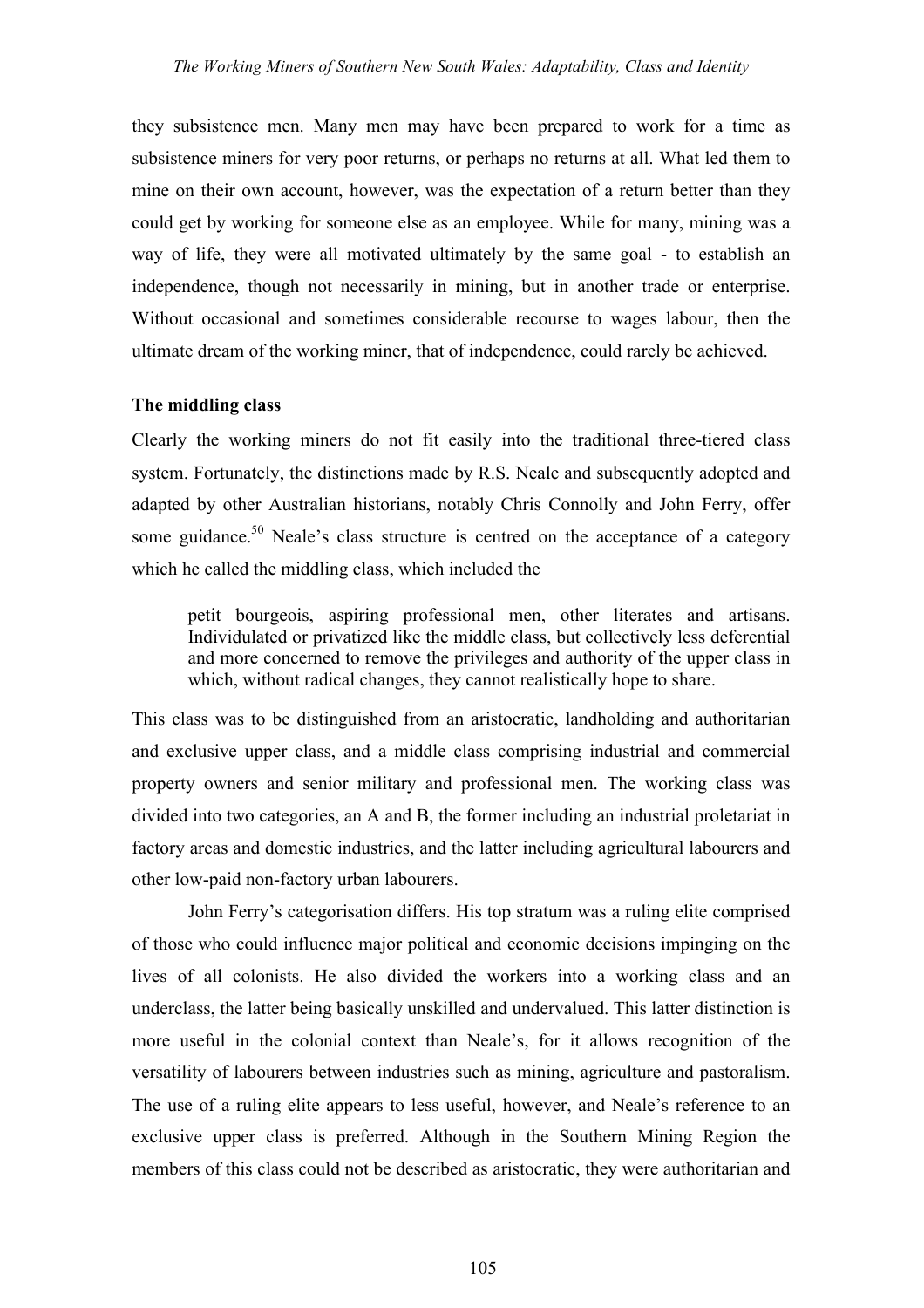exclusive and would have included such people as the landed gentry and local magistrates.

Neale, Ferry and Connolly are at one, however, on the existence and importance of the middling class.<sup>51</sup> Ferry uses this category to describe the small business owners and lesser professionals of colonial Armidale. He asserts that the class was not transitory, 'but a class in its own right, comprising people who where situated in that stratum for virtually all their adult lives'. He saw the middling class as

the cutting edge of capitalism exemplifying the dream of independence and individualism and always harbouring a belief in just rewards for hard work. It stood juxtaposed to a dependent working class and a despised or pitied underclass.

It was also a 'susceptible class', subject to the vagaries of climate and economy, for instance, debt and the expansion of big business. They 'cherished their independence, believed in the small triumph of becoming a masterless man, and saw in their mirrors the image of the noble pioneer'.<sup>52</sup>

The majority of the working miners fit these descriptions and on that basis they are part of the middling class. They worked singly of collectively on their own account, and cherished a dream of independence. Like their urban counterparts they could at times be described as radical, and were wary of the large companies and syndicates, who could lock-up payable mining land under lease or shepherding arrangements. For the landowning classes they reserved a special antipathy, for they could be precluded from mining on private lands or at best charged an exorbitant fee for so doing. The Council members were correct it describing the intended legislation of the 1890s as a class measure, but the battle was not with the working class so much as the middling class.

They were, like their counterparts in Armidale, also a nervous class, for they were susceptible to the vagaries of climate and other factors such as the yield of gold or the price of metals. Most were only too well aware that failure on their part meant joining the ranks of the working class or an underclass; their recourse to wage labour was at the best opportunist and hopefully, temporary. Some of them, such as the battery owners, trenched close to being in the ranks of the middle class, but most were in the middling class for most of their adult lives.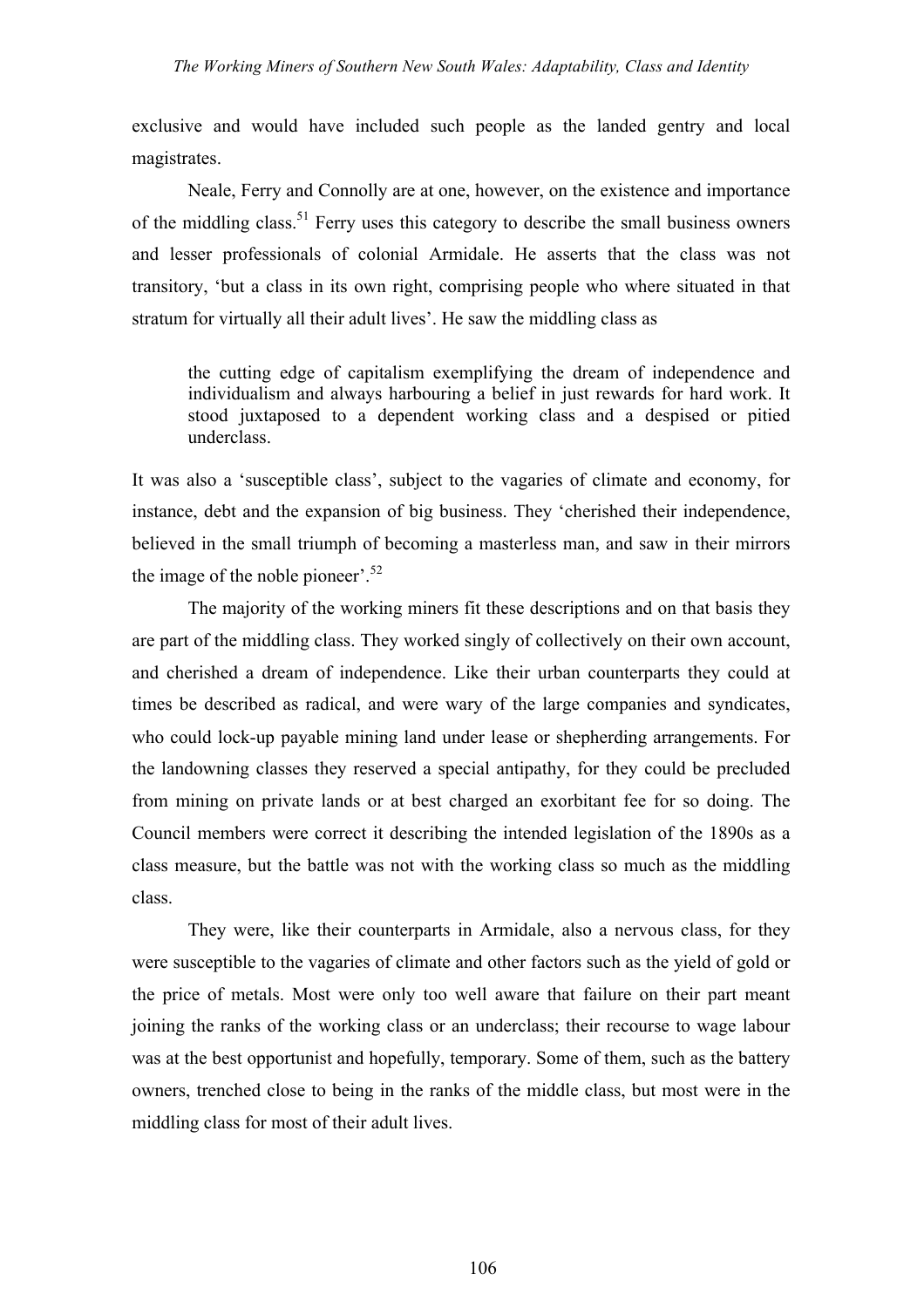#### **Conclusions**

The importance of the working miners lies in the impact they had upon colonial society, especially on the goldfields, and their designation as middling class helps explain more clearly how their communities functioned. For instance, one of the striking features of goldfield communities with a large middling class was the almost total absence of labour organisations, for these structures served little purpose to those who were aspiring to be independent, and perhaps even become employers of labour themselves. The working miners eschewed any long term involvement in the formal labour market, and exercised their agency outside union structures, not because they were ignorant of such concepts, but because it did not suit their purposes to embrace them.

The attribution of the working miner to the middling class also helps put into focus many of the agitations arising on the goldfields. These were rarely directed at working conditions or wage levels. But it was a different matter when the laws or landowners acted to frustrate the miners' aspirations to gain a competence, particularly through denial or restriction of access to mining lands. More importantly, it is probable that there were many others in the colonial and immediate post colonial work force who were motivated in a similar fashion to the working miners. They may well have been in the majority in town and country Australia in the nineteenth century and beyond. These considerations suggest that the labour markets during these periods were very flexible, and helps explain why labour organisations often did not operate or hold sway to the extent intended by their founders or their more militant leaders.

### **Endnotes**

 $\overline{a}$ 

<sup>1</sup> Patrick Bertola. 'Tributers and gold mining in Boulder, 1918-1934', *Labour History*, no 65, November 1993, pp. 54-74. Bertola defines tributers as those 'who contracted with a company for the sub-lease of a portion of mine; from this tributers or their employees could extract ore for sale to and treatment by a company, paying the company or leaseholder a royalty on the gold won and an agreed sum based on a scale of charges for service and stores the company provided'.<br><sup>2</sup> I have defined the boundaries of this region as Goulburn in the north, Harden in the west, Braidwood in

the east and Cooma in the south.<br> $3$  Discussion of the Chinese miners is included in my thesis, 'Dust and Dreams. A regional history of

mining and community in south east New South Wales, 1850-1914', PhD, ANU, Canberra, 2001, pp. 98- 101.<br>
<sup>4</sup> Geoffrey Serle, *The Golden Age*, Melbourne University Press, Carlton, 1977, pp. 220-224.<br>
<sup>5</sup> John Ritchie, *Australia As Once We Were*, Heinemann, Melbourne, 1975, p. 97.<br>
<sup>6</sup> Geoffrey Blainey, *A Land Half Wo* 

<sup>294-295.</sup>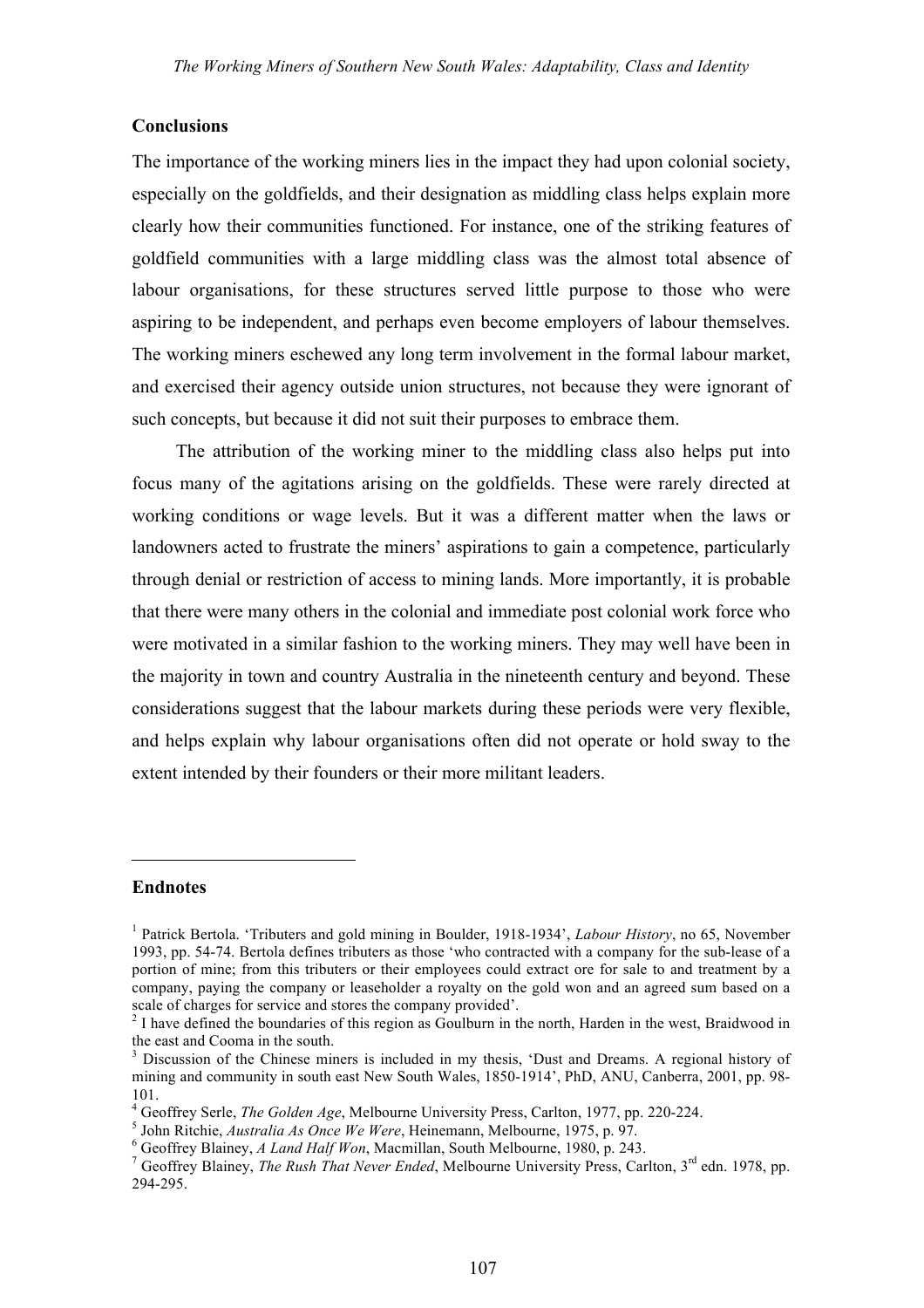1894, stating that the 'relief to the labour market obtained in this way was very great'.<br>
<sup>15</sup> *Goulburn Herald*, 8 November 1851.<br>
<sup>16</sup> *Sydney Empire*, 25 March 1853.<br>
<sup>17</sup> *Goulburn Herald*, 6 December 1866.<br>
<sup>17</sup> *Gou* Kershaws continue to reside as landowners at Dairy Creek.<br><sup>27</sup> Yass Courier, 30 July 1872; *Ibid.*, 12 November and 26 November 1872.<br><sup>28</sup> Jennifer Butt, *Our family tree from Dorset to Yass*, privately published and undat

area. <sup>30</sup> Jenny Lee and Charles Fahey, 'A boom for whom? Some developments in the Australian labour

market, 1870-1891', *Labour History*, no. 50, May 1986, pp. 1-27. <sup>31</sup>

NSW Department of Mines. *Annual Report*, Government Printer, Sydney, 1878, p.79 and *Ibid.,* 1881, p. 60.<br><sup>32</sup> Ibid, 1880, p. 129; Ibid, 1882, p. 65.<br><sup>33</sup> Ibid, 1883, p. 78.<br><sup>34</sup> Ibid, 1878, p.79; Ibid., 1881, p.60; Ibid., 1883, pp. 77-78.<br><sup>35</sup> Bolton, *A Thousand Miles*, p.63.<br><sup>36</sup> Humphrev McOueen. *A New Britannia*. Pen

<sup>37</sup> *Ibid*, p. 145.<br><sup>38</sup> Philipp, 'Poor Man's Diggings', p. 53; Lawrence, *Dolly's Creek*, pp. 9-12.<br><sup>39</sup> Philipp, 'Poor Man's Diggings', p. 53.<br><sup>40</sup> *Ibid.*, p. xii.<br><sup>41</sup> Barry McGowan, '*Mining on Private Lands Act 189* Karen Miller (eds), *Proceedings of the Australian Mining History Association Conferences 1997-2000*, pp.  $8-15$ .

Hon, C.E. Pilcher, *Mining on Private Lands Bill,* NSWLC, *Parliamentary Debates*, 29 March 1894, pp. 1775-76.

<sup>43</sup>Gold Fields Royal Commission of Inquiry, 'Report of the Royal Commission', p.11; Woods, 'Report on the working of the Mining Branches of the Lands Department, 2nd Progress Report', p.2; Philipp, 'Poor Man's Diggings', p. 33.

 $^8$  John Merritt, *The Making of the AWU*, Oxford University Press, Melbourne, 1986, p. 43.<br><sup>9</sup> Geoffrey Bolton, *A Thousand Miles Away, a History of North Queensland to 1920*, the Jacaranda Press,

in association with the Australian National University, 1963, p. 290.<br><sup>10</sup> Charles Fahey, 'Abusing the horses and exploiting the labourer': The Victorian Agricultural And Pastoral Labourer, 1871-1911'. *Labour History*, n

<sup>&</sup>lt;sup>11</sup> June Philipp, *A Poor Man's Diggings: Mining and Community at Bethanga, Victoria, 1875-1912,*<br>Hyland House, Melbourne, 1987, p. xii.

<sup>&</sup>lt;sup>12</sup> Susan Lawrence, 'Poor man's diggings: subsistence mining in the nineteenth century', *Journal of Australasian Historical Archaeology*, vol. 13, 1995, p. 59. Susan Lawrence, *Dolly's Creek*, Melbourne University Press, Carlton, 2000, pp.181-182. David Day also commented that, 'Contrary to popular myth, the common experience on the gold fields was probably one of independent digging interspersed with varying intervals of wage labour'. David Day, *Claiming of a Continent*, Angus & Robertson, Sydney, 1996, p. 140.<br><sup>13</sup> Registrar General, *New South Wales Census of 1871*, Sydney, para xxv, p. 89.<br><sup>14</sup> Timothy Coghlan, *Labour and Industry in Australia; From the First Settlement to the Establishment of* 

*the Commonwealth in 1901*, Oxford UP, London, 1918, vol. 11, p. 1439. He stated that a good many miners (that is coal miners) employed themselves searching for gold in 1879 and 1880, particularly in alluvial mining, the gold discoveries at Temora in 1880 being attended not only by coal miners but unemployed mechanics. *Ibid.,* p. 1464, he also refers to the success of the fossicker's scheme in 1893 and